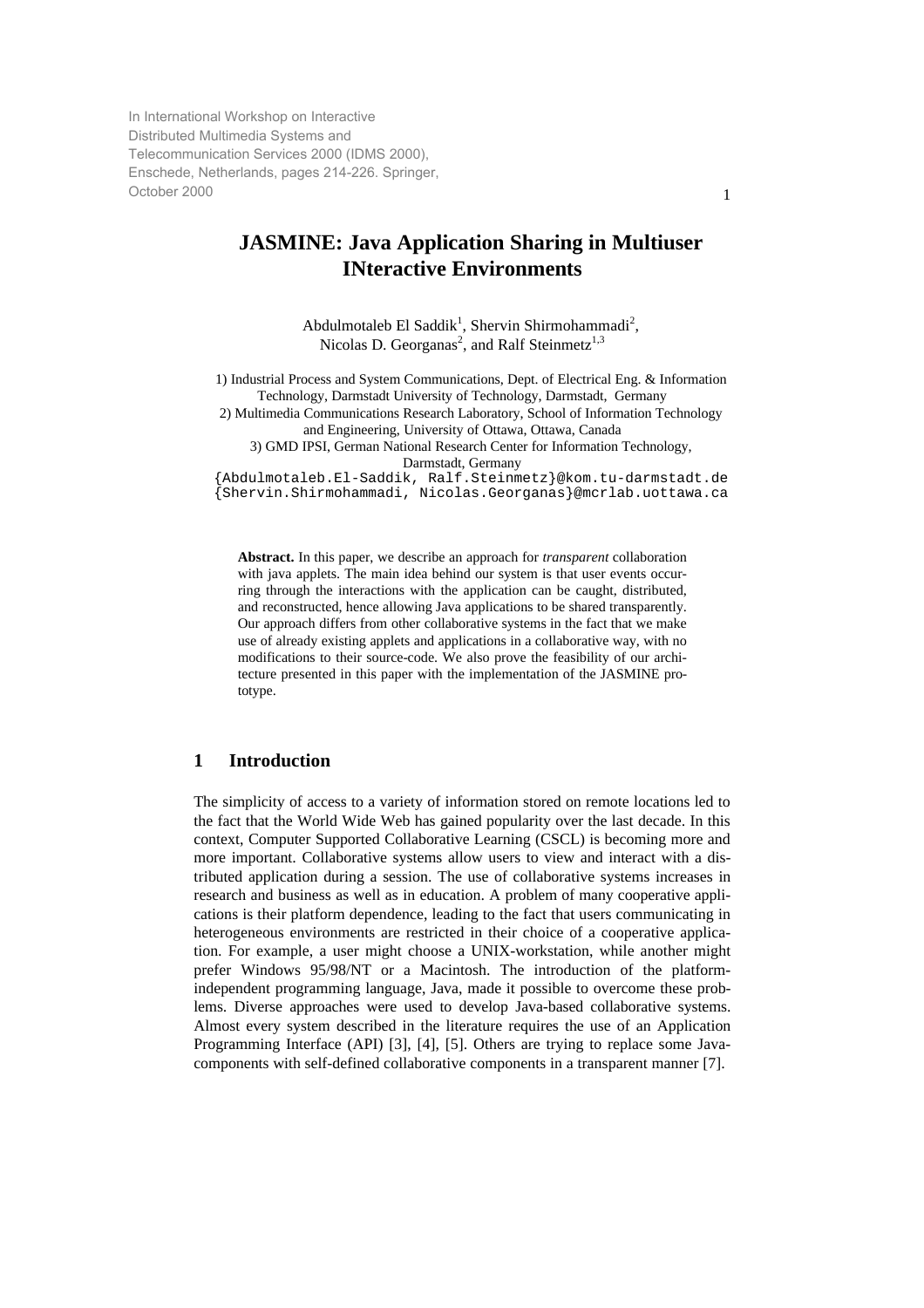The approach presented in this paper differs from other approaches in the way that we neither propose a new API for developing collaborative systems nor try to replace core components at run time. In fact, a great variety of well-designed applets already exist on the World Wide Web, which were developed to be run as stand-alone and it would not be acceptable or possible for many developers to re-implement or change these programs to make them work in a collaborative way. In our architecture, we make use of the Java Events Delegation Model [13] to extend the capabilities of Java applications in a way that stand-alone applets can be used collaboratively. The delegation event model of JDK1.1 provides a standard mechanism for a source component to generate an event and send it to a set of listeners. Furthermore, the event model also allows to send the event to an adapter, which then works as an event listener for the source and as a source for the listener. Because the handling of events is a crucial task in developing an application, this enhancement makes the development of applets much more flexible and the control of the events much more easy.



**Fig. 1.** Illustration of the main idea

The approach behinds our concept, which is illustrated in Figure 1, underlies the following requirements:

No restrictions in the source code are required to share an applet. Both AWT- and Swing-based applets should be supported. A solution restricted to only one kind of components is not acceptable.

Applications using the standard Java-Core API should be supported.

No new API should be developed.

As less as possible of the network's bandwidth should be consumed.

The practicality of our architecture is proven by an implementation. We have developed a collaboration system, called JASMINE (Java Application Sharing in Multiuser INteractive Environments), which facilitates the creation of multimedia collaboration sessions and enables users to share Java applets and applications, which are either pre-loaded or brought into the session "live". The system also provides basic utilities for session moderation and floor control. Our approach applies to both applets and applications and hence these terms are sometimes used interchangeably in this document.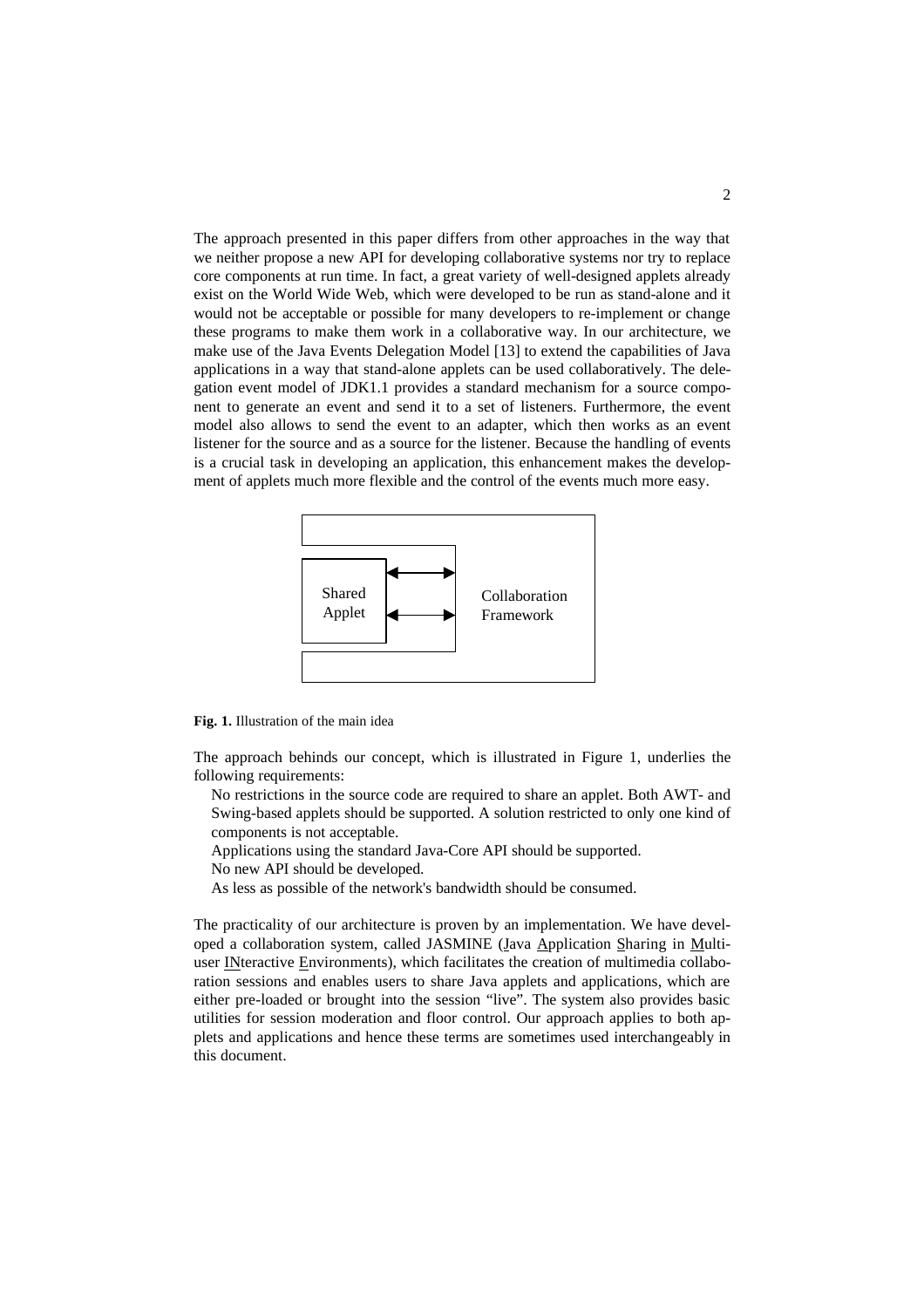The rest of the paper is organized as follows. Section 2 discusses the system architecture, while section 3 describes the implementation of JASMINE, followed by discussion of related work in section 4. Finally, section 5 concludes the paper and gives an out-look for future work.

# **2. JASMINE Architecture**

The principal idea of JASMINE is that user events occurring through the interaction with the GUI of an applet can be caught, distributed, and reconstructed, hence allowing for Java applets to be shared transparently. This form of collaboration which is supported as long as a learning-session takes part, enables users to interact in realtime, working remotely as a team without caring about low-level issues, such as networking details.

Figure 2 illustrates the overall concept of JASMINE, where our collaboration framework wraps around an applet that is to be shared. The framework listens to all events occurring in the graphical user interface of the applet and transmits these events to all other participants in order to be reconstructed there. The framework captures both AWT-based and Swing-based events. After capturing the event, it is sent to the communication module (JASMINE-Server) where the event is sent to all other participants in the session.



**Fig. 2.** Overall system architecture of JASMINE

In the next sections we are going to discuss the architecture in more details, first the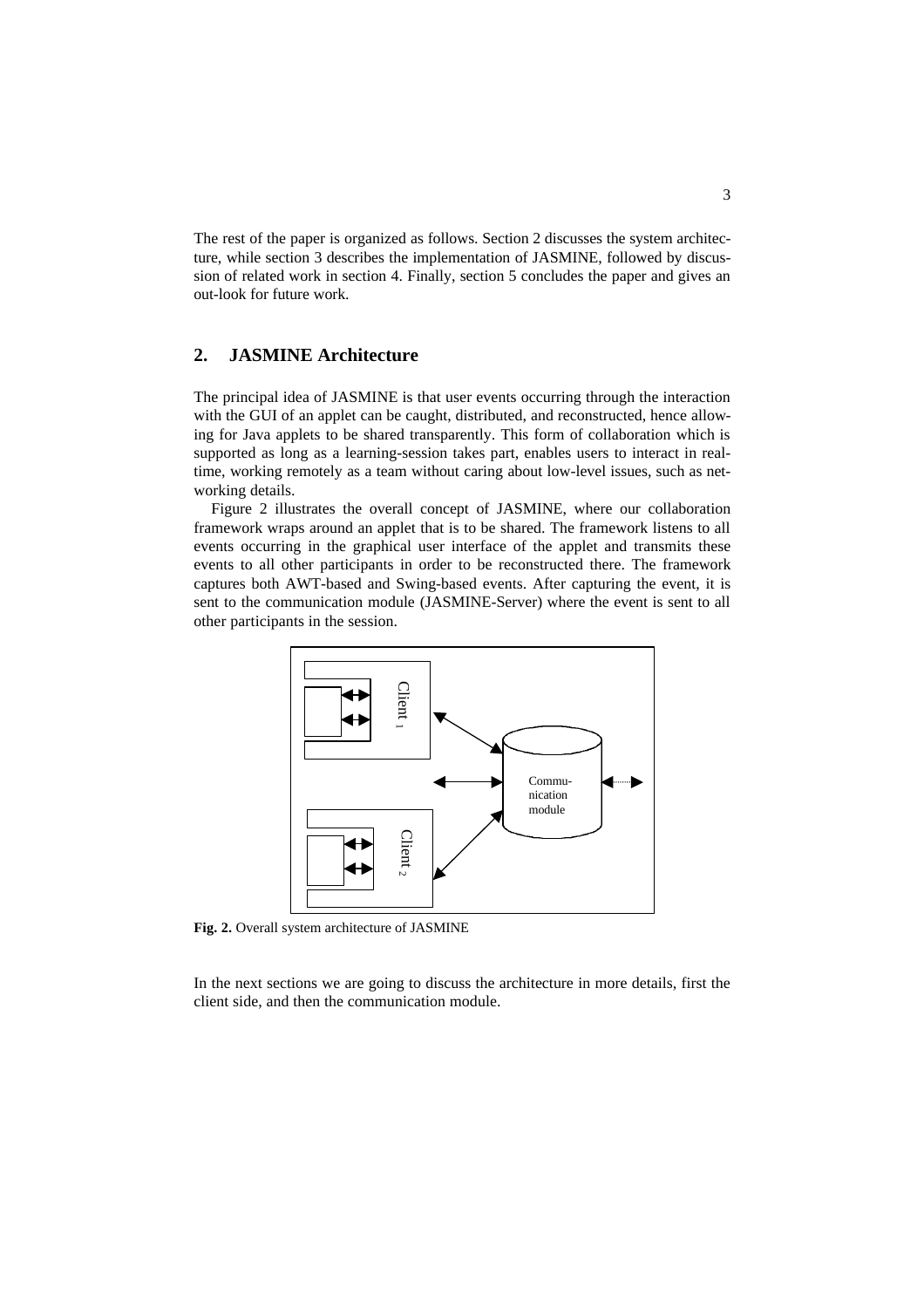## **2.1 JASMINE-Client**

The JASMINE client can be seen as a component adapter. Every event occurring at the graphical user interface of the application is sent to this adapter, which then sends the events to the collaboration server (JASMINE-Server). The client is a Java application, which consists of the following components:

Collaboration Manager Component Adapter Listener Adapter Event Adapter These components are discussed next.

#### **2.1.1 Collaboration Manager**

The Collaboration Manager is the main component on the client side and provides the user with a graphical interface offering options such as joining the session, starting and sharing applications/applets and chatting with other participants. The collaboration manager is also responsible for dispatching external events coming from the communication module and forwarding them to the component adapter, as well as receiving internal events from the component adapter and sending them to the communication module.

#### **2.1.2 Component Adapter**

The Component Adapter maintains a list of the GUI-components of all applications and applets. This list is created with the help of the *java.awt.Container* class, which allows us to get references of all applet components [13]. With the help of the main window of an application, a list of the GUI components in the application can directly be created. Therefore, the main window of an application loaded by the Collaboration Manager is registered by the Component Adapter. However, Java applets do not use stand-alone windows. They are an extension of the class *java.applet.Applet* and thus of *java.awt.Panel*. Hence, applets can be easily placed into a window, which can then be registered as the main window for the applet. All these registrations are done at the Component Adapter. An example syntax of the registration by the Component Adapter is shown in Figure 3.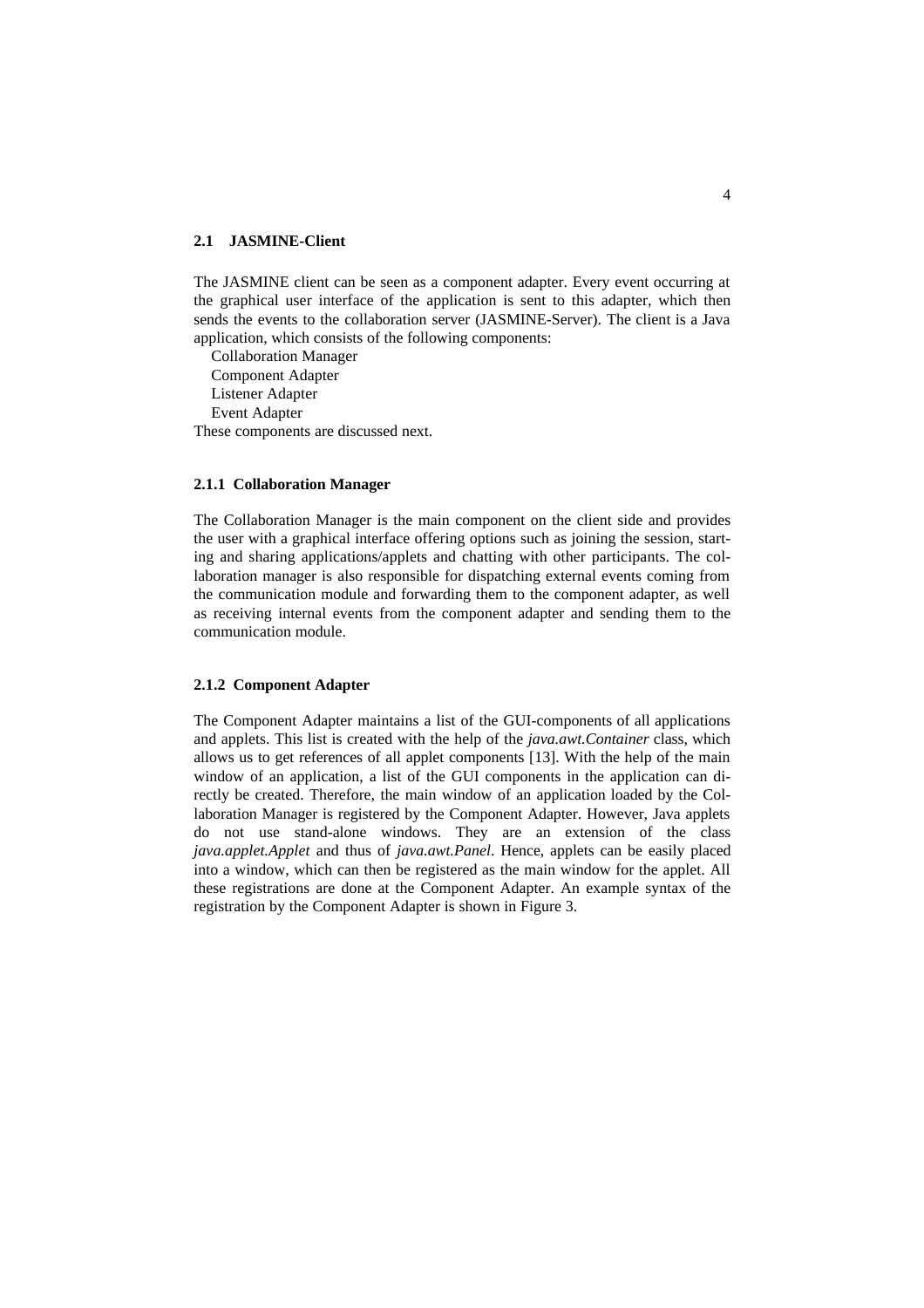

**Fig. 3.** Excerpt of the instantiation method

After the registration is completed, a list of all Swing and/or AWT-components within the loaded application/applet is created. This task is done in the same order on each client, so that a component has the same reference identification at all clients. These references are used to point to specific components, which are the source of the events generated internally and the recipient of the events generated externally. With the help of the references, the recipient of an incoming event is located and the event is reconstructed on each client, as if it occurred locally.

#### **2.1.3 Listener Adapter**

The Listener Adapter implements several AWT listeners, which listen to *MouseEvent* and *KeyEvent* for all AWT-components except of *java.awt.Scrollbar*, *java.awt.Choice* and *java.awt.List*. For these components the Listener Adapter listens to *AdjustmentEvent*, *ItemEvent* and *ActionEvent*. When an event occurs on the GUI of the application, the Listener Adapter catches it, converts it to an external event, and forwards it to the Collaboration Manager. The Collaboration Manager in turn sends this event to the communication module, which propagates the event to all other participants.

#### **2.1.4 Event Adapter**

The Event Adapter works opposite to the Listener Adapter: it converts incoming external events to AWT events, which then can be processed locally.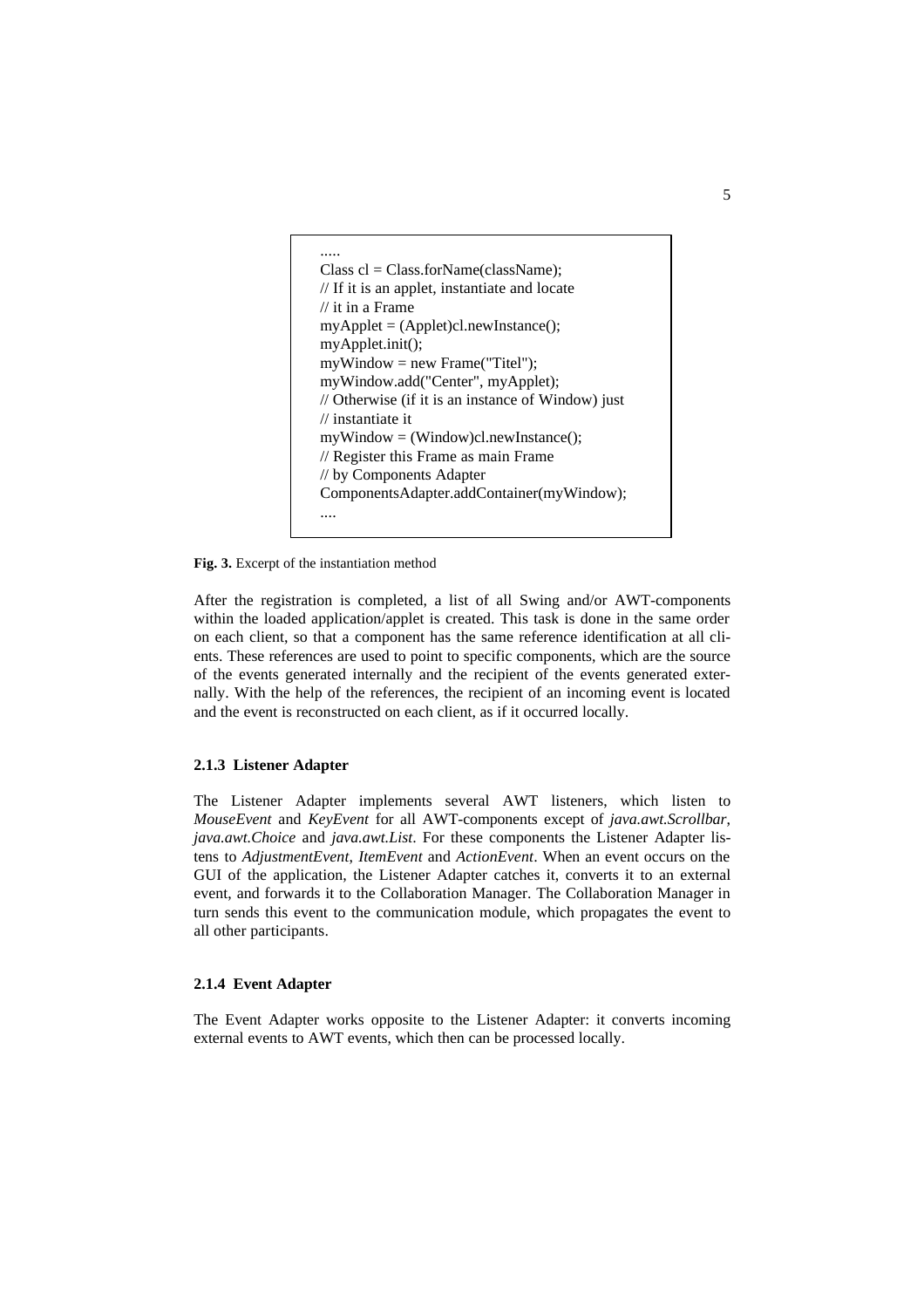#### **2.1.5 Data Flow**

Let us summarize the client side's architecture through the following data flow diagram. Figure 4 shows the overall event circulation of the system.



#### **Fig.4.** Event Circulation

There are two main data paths in the system: the first path is labeled with numbers 1,2 and 3. This path is used to send the internal AWT events to the communication module, and it works as follows: any Event occurred in a Java-application is caught by the Listener Adapter. The Listener Adapter first tests whether the event is an external or an internal event. It then sends only the internal events, which were not received from other clients, to the Collaboration Manager, which in turn sends the events to the communication module.

Via the second data path shown in figure 4 with numbers 4, 5, 6 and 7, the external AWT events received from the communication module are captured by the Collaboration Manager and the Component Adapter in order to reconstruct the event locally. After receiving the remote event, the Component Adapter extracts the information about its target component and sends this information together with the events to the Event Adapter. The Event Adapter converts the event to normal AWT events and sends them to the application, which then reacts to the event in the same manner as it would to a local user's interaction with the application's GUI.

#### **2.2 JASMINE Server**

JASMINE uses a multithreaded server, where the main server launches a sub-server for each user joining the session. The sub-server is responsible for processing only the update messages or requests coming in from its own client. Once the sub-server receives the update message, it will send it to all other clients in the session (figure 5). This will create a fast system response, at the expense of more resources utilized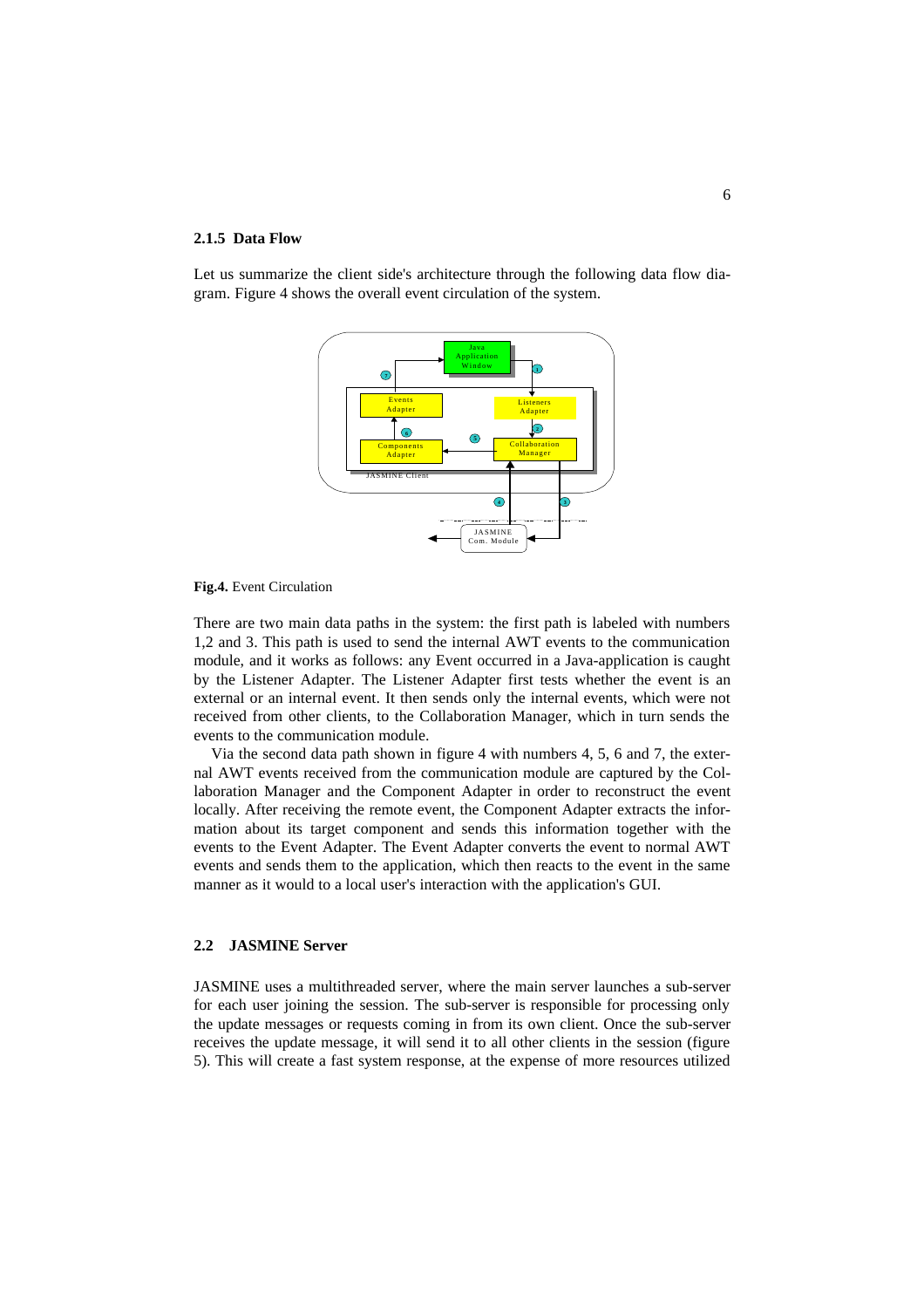due to sub-server threads. However, usually only one client at a time can control and interact with an application (due to floor control as we will see), and most threads will simply be waiting and won't consume too many resources.



**Fig. 5.** JASMINE Server

The server's main job is to propagate the incoming events from a user to all other users. But it also provides other services, which are necessary for maintaining a collaboration session. It provides services for session moderation and management, floor control, and data exchange. Data exchange is of particular importance for multimedia sessions as we will see next.

#### **2.3 Advanced Multimedia Applications**

As discussed in the literature, a pure transparent collaboration system is not sufficient for multimedia applications [12]. This fact is due to specific services that are required by multimedia applications such as synchronization, quality of service, etc. For example, think of a collaboration session where a video applet is being played. When one user presses the pause button, simply capturing the "pause event' and sending it to all other clients is not sufficient because when other clients receive the pause event and apply it to their video player, at each client the video player will pause on a different frame and clients will not be synchronized. Hence there is a need to send control messages between clients, such as "pause on frame number 57" to maintain consistency among all users. The JASMINE server provides a high-level API that can be used for this type of advanced requirements. However, an application must specifically use the API to take advantage of these functionalities, hence the transparent feature of the system is somewhat diminished.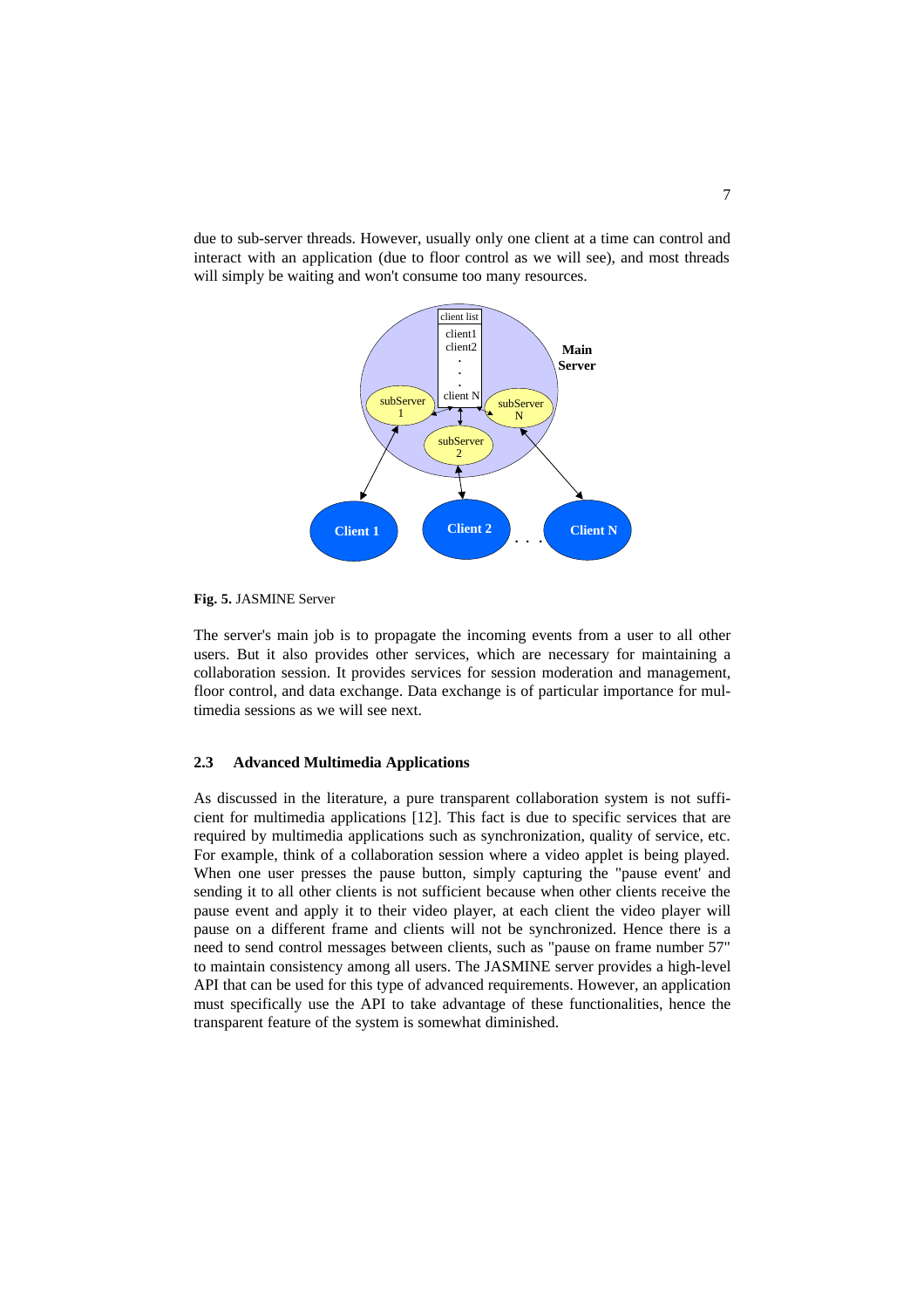# **3 Implementation**

Figure 6 illustrates a sample screenshot of a typical JASMINE session. It shows the client's Collaboration Manager and some shared applets and applications running in the session.



**Fig. 6.** A screenshot of a sample JASMINE session

## **3.1 Configuration file**

Information about locally available applications and applets, which can be used in a collaborative way, are read from a configuration file. The configuration file, which is organized as a properties file, contains the names of the applications/applets, which will be presented in the menu and the full names of their main class or URL. The entries have the following syntax:

application.[n].name = [name]

application.[n].class  $=$  [class]

where:

n: number of the application in the list.

name: a suitable name for the application to be shown in the menu.

class: full name of the main class.

An example configuration file is illustrated in Figure 7.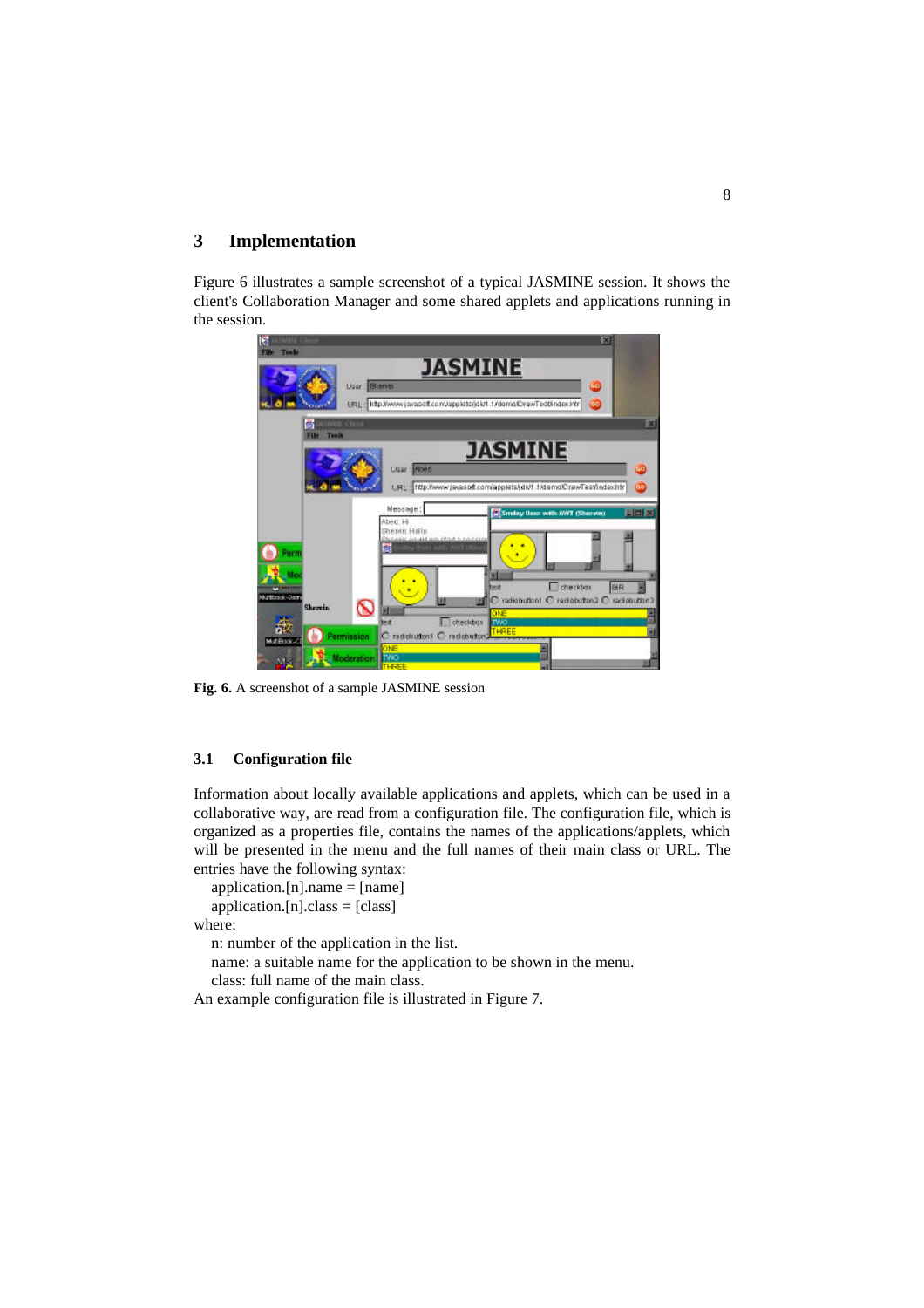#Application entries application.1.name=myTestApplication application.1.class=kom.develop.apps.MyApp # Applet entries applet.1.name=myTestApplet applet.1.class=kom.develop.applets.TestApplet # URL entries url.1.name= TestUrl url.1.address=http://desiered.server/test.html

**Fig. 7.** Excerpt from a configuration file

Before starting the session, applets and applications that are thought to be useful can be placed in this configuration file. Additional applets and applications can be brought into the session live as needed by typing the corresponding URL in the appropraite field.

## **3.2 Floor Control**

A collaborative system must address many issues such as synchronization, latecomers, management or moderation, floor control, and awareness [12]. Among these, floor control is perhaps the most primary issue without which a collaborative session won't function properly. In short, floor control ensures that only one person at a time controls the shared application. Without floor control, there will be collisions of events, which leads to unwanted results in the shared application.

In JASMINE, floor control is achieved by means of locking. Each application has a corresponding *semaphore* on the server. When a user wants to interact with the shared application, the system first locks the application by locking a semaphore. At this point, any other users trying to interact with the application will be denied access. When the first user is finished, the system releases the semaphore and others can take control of the application.

```
public voidmouseDraggedMouseEvente) {
   //user is dragging the mouse, so ask for control
   if (getControl()==true) {
    // do whatever must be done for a mouse drag
   releaseControl();
   }
   else displayMessage("Access Denied!");
}
```
**Fig. 8.** Intuitive floor control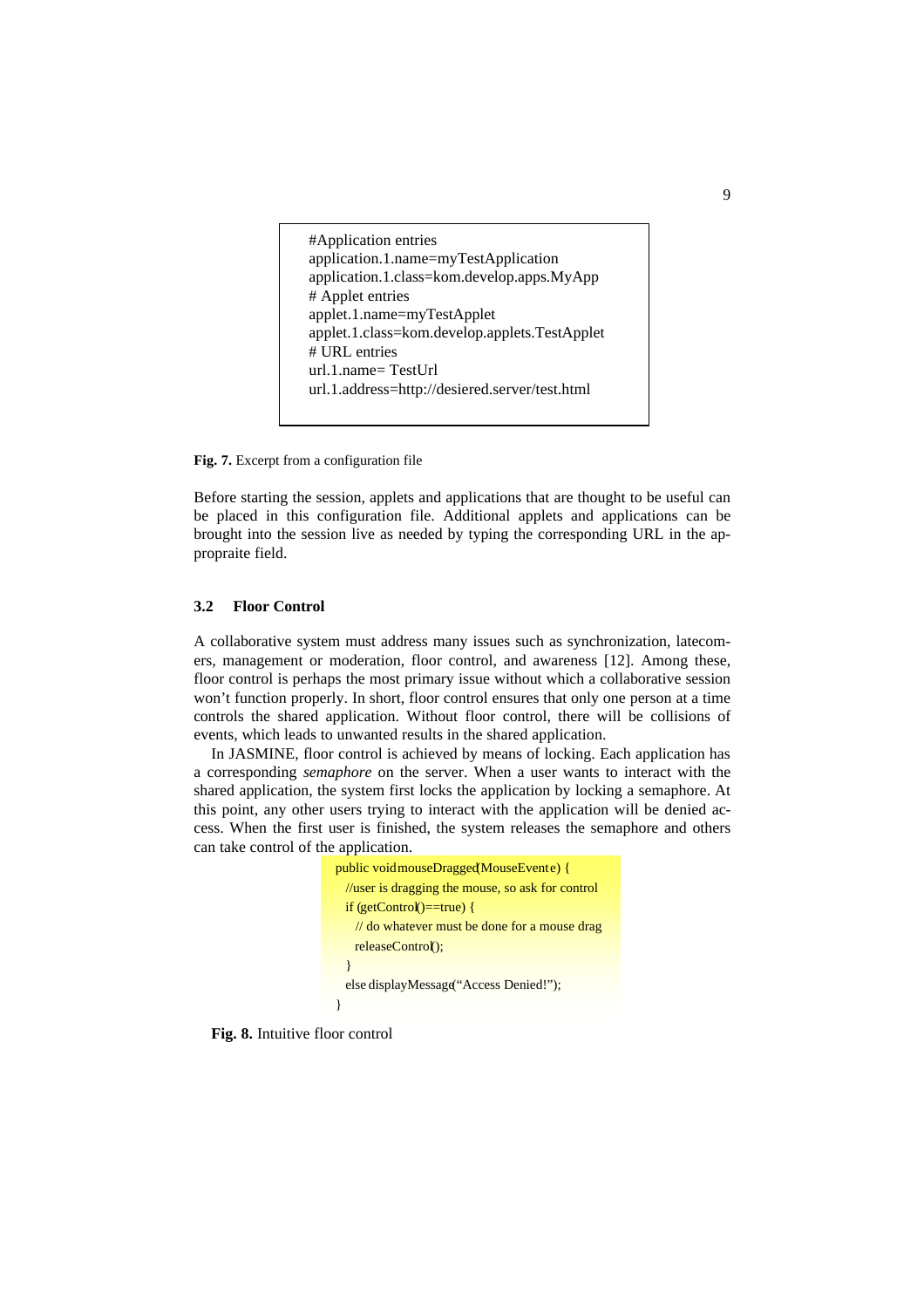For a specific shared application, most developers prefer an "intuitive" implementation of the floor control capability; i.e., as soon as the user tries to interact with the application, the client automatically asks for floor control and allows or disallows its user to interact. After the user is finished, the client releases the lock automatically. Figure 8 shows sample Java code that demonstrates how the floor control is used in an intuitive way. This approach is in contrast to the "direct" approach, where a client must specifically ask for control, for example by pressing a "control-request" button.

#### **3.3 Moderation**

Although floor control addresses the issue of event collisions, it works on a firstcome-first-serve basis. This in turn leads to the possibility of a participant to abuse or disrupt the session by feeding unwanted events into the session. There is therefore a need to have a moderator in order for a session to be more productive, for example, a teacher moderating a distance learning session. The moderator is usually the person who calls for a collaborative session and starts the server. In JASMINE we have two types of sessions: moderated, and non-moderated. The server can be started by specifying a login name and password for the moderator.



**Fig. 9.** Moderation capabilities in JASMINE.

Once the session starts, the moderator can login at any time and take control of the session. When the session is moderated, no one can send any events to the server. A participant wishing to do so must ask for permission from the moderator as shown in Figure 9a. The moderator will subsequently receive a message indicating the partici-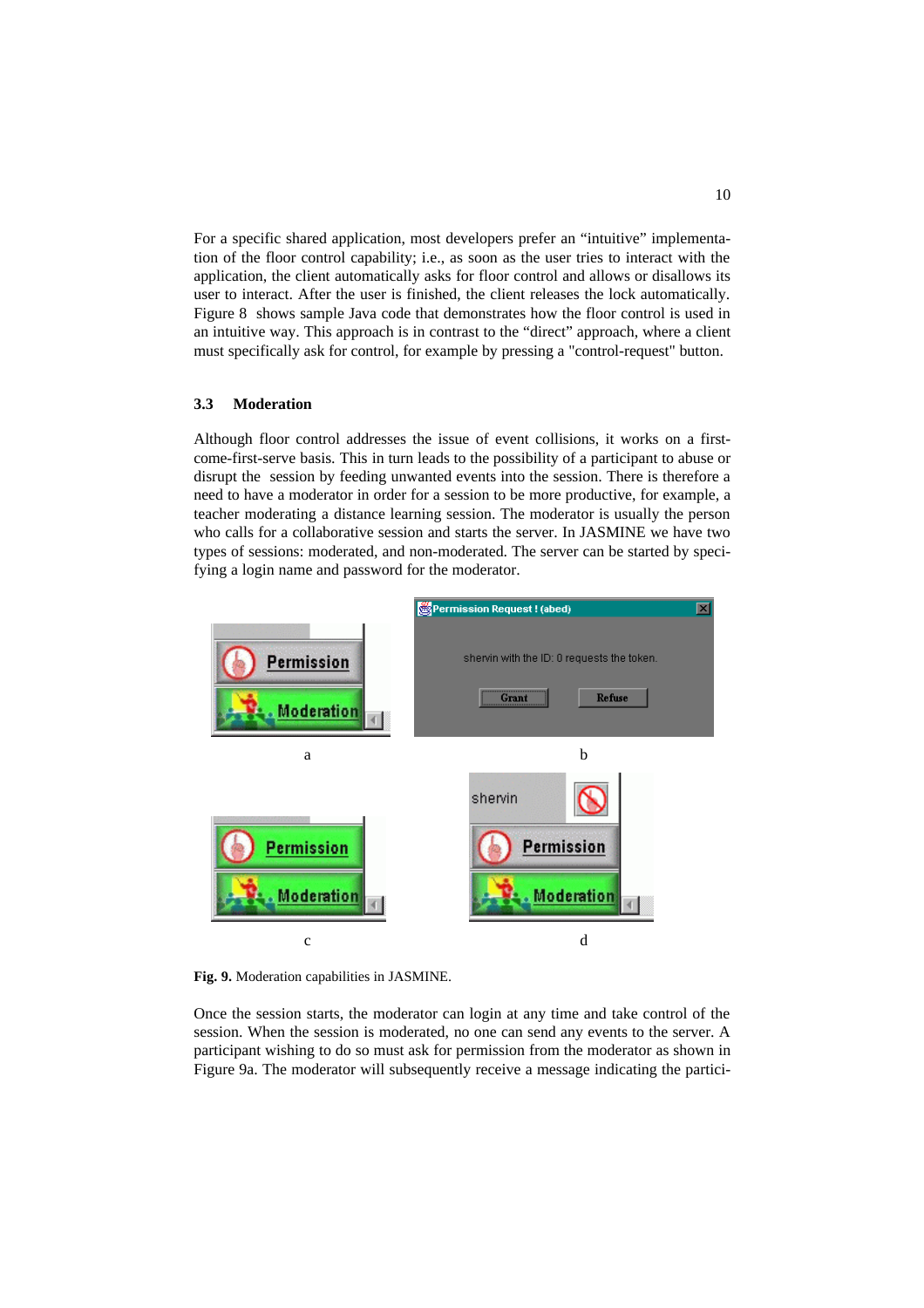pant's request to interact (Figure 9b) which the moderator can allow or refuse. Upon moderator's acceptance of the user's request, the user will receive a green light, which indicates that he or she can now send events to the session (Figure 9c). The moderator can also dynamically "cut off" a user's permission to interact if needed (Figure 9d). In JASMINE, we allow only one user at a time to have permission to send events, although this number can be increased based on the application.

# **4 RELATED WORK**

There are many Java-based collaboration systems, none of which offer a management or moderation feature similar to ours. Kuhmünch [10] at the University of Mannheim developed a Java Remote Control Tool, which allows the control and synchronization of distributed Java applications and applets. The drawback of this approach is that it is necessary to have access to the original source code of the application or applets in order to make it collaborative. That means every applet must initiate a Remote-Control-Client object, which is usually done in the constructor of the applet. Also, the event handling within the applet must be modified in order to receive and/ or send events from / to remote applets. The Java Shared Data Toolkit (JSDT) from JavaSoft is also an API-based framework [15]. Habanero [1] is an approach that supports the development of collaborative environments. Habanero is in its terms a framework that helps developers to create shared applications, either by developing a new one from scratch or by altering an existing single-user application which has to be modified to integrate the new collaborative functionality. Instead of using applets, which can be embedded in almost every browser, the Habanero system uses so-called "Happlets" which need a proprietary browser to be downloaded and installed on the client site. Java Collaborative Environment (JCE) has been developed at the National Institute of Standards and Technology (NIST) coming up with an extended version of the Java-AWT [2] called Collaborative AWT (C-AWT). In this approach AWT-components must be replaced by the corresponding C-AWT components [3].

All these approaches propose the use of an API, which has the cost of modifying the source-code of an application, re-implementing it or to design and implement a new application from scratch in order to make it collaborative.

Java Applets Made Multiuser (JAMM) [8] is a system, which is similar to our approach in terms of its objective: the transparent collaboration of single-user applications. The difference between JAMM and JASMINE is the way collaboration is achieved. In JAMM [6], the set of applications that can be shared is constrained to those that are developed using Swing user interface components as part of Java Foundation Classes, which are part of the standard JDK since version 1.2. JAMM's set of applications is furthermore restricted to those which implement the Java serializable interface.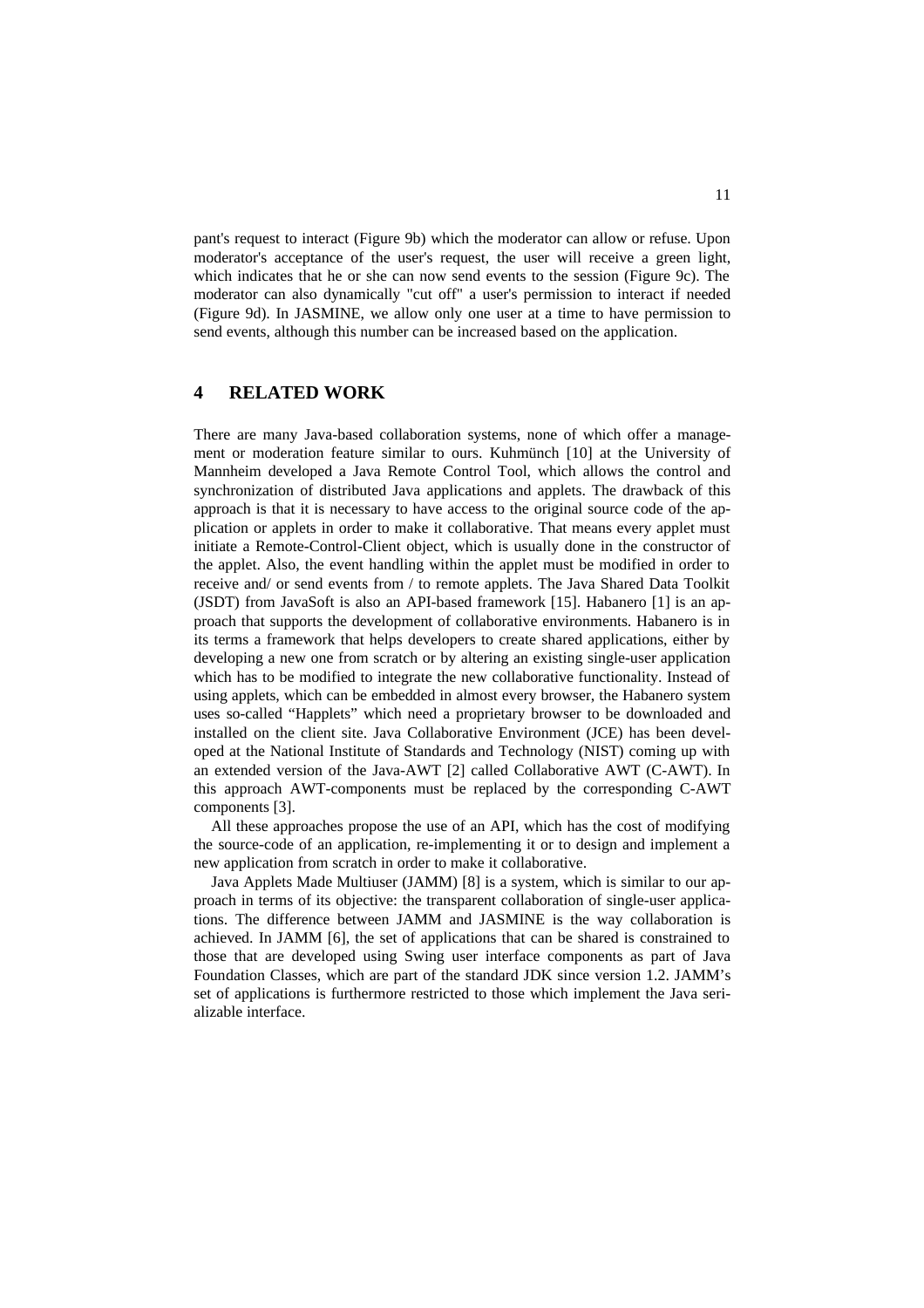## **5 Conclusion**

We presented the architecture and implementation of our transparent collaboration framework for Java applets and applications. We developed this architecture in order for users to be able to collaborate via collaborative-unaware applications and applets without modifying the source code. Our architecture enables us to use almost all single-user applets and applications in a collaborative way. We have successfully tested our system on a number of applets. We also observed that using the TCPclient-server approach of our communication module can support relatively large number of users.

There are two outstanding issues remaining. These issues are not directly related to JASMINE but are research areas of the transparent collaboration paradigm. The first issue is that of latecomer-support. When a user starts a session later than other participants, there is a need to bring this user up-to-date as opposed to start from scratch. This can be achieved either by sending the entire object state of the shared application to the newcomer using object serialization, or by sending all the events occurred up to now to the new user so that it follows the same sequence of events that other participants have gone through [12]. We're currently using JASMINE to experiment with these methods.

Another issue was brought up in Section 2.3: multimedia inter-client synchronization and control. Transparent collaboration cannot address this issue alone and we believe that using an API is necessary to achieve such functionality for multimedia applications.

Today, computing environments where Java applications and applets are running over IP have become very popular and widespread. Our architecture helps people to collaborate in such environments easier.

# **ACKNOWLEDGMENTS**

The authors acknowledge the financial assistance of the Volkswagen Stifftung, Germany, as well as the Telelearning Network of Centers of Excellence Canada (TL-NCE) and the Natural Sciences and Engineering Research Council Canada (NSERC).

## **REFERENCES**

- 1. Chabert et al, , "Java Object Sharing in Habanero", Communications of the ACM, Volume 41, No. 6, June 1998, pp. 69-76.
- 2. H. Abdel-Wahab et al "An Internet Collaborative environment for Sharing Java Applications" IEEE Computer Society Workshop on Future Trends of Distributed Computing Systems (FTDCS'97), October 29 - 31, 1997, pp. 112-117.